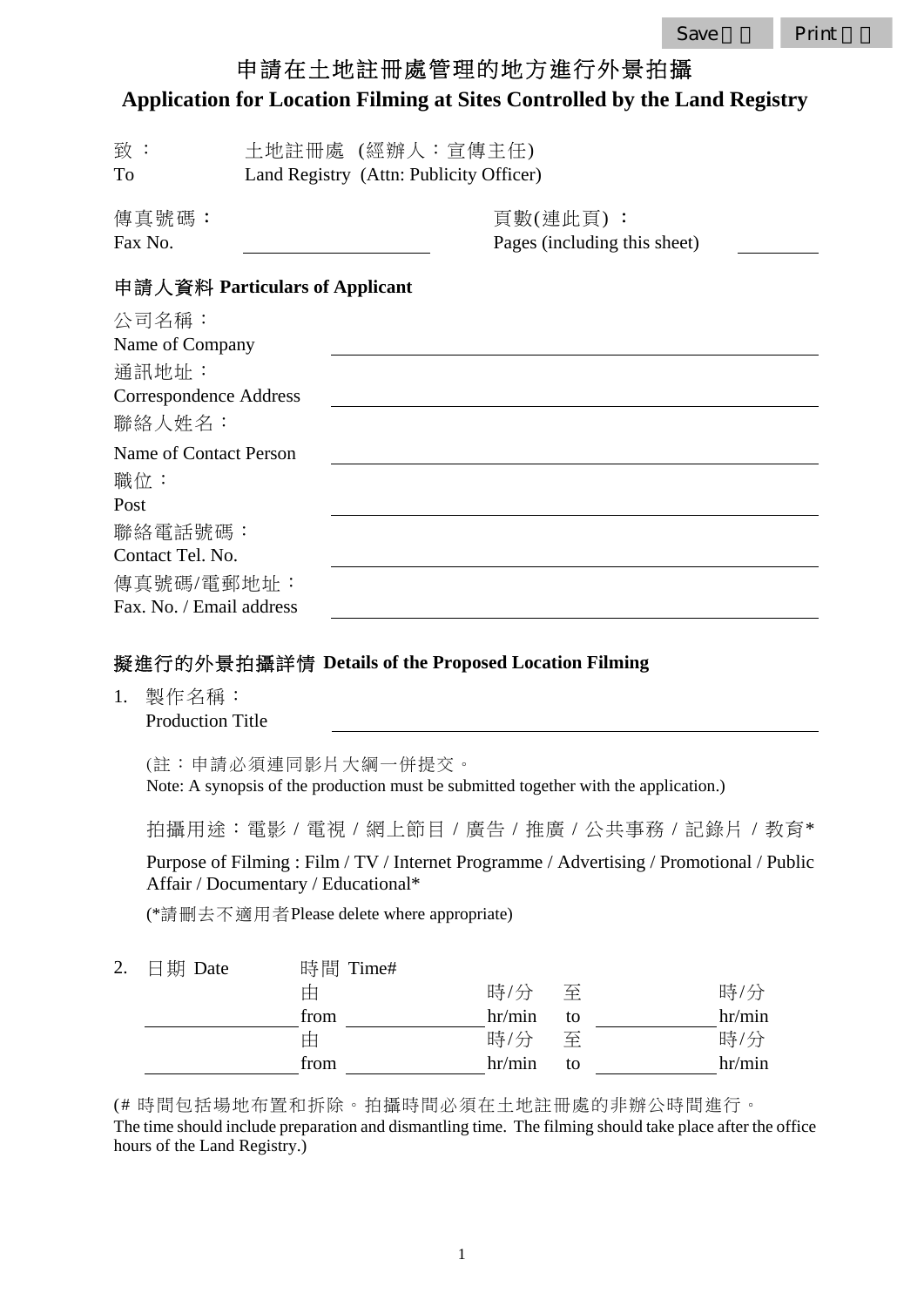3. 確實外景拍攝場地(請夾附詳細的位置圖及/或列明確實拍攝位置如客戶服 務中心大堂): Exact Filming Location (please attach a detailed location plan and/or specify the exact

location where filming will take place, e.g. lobby of customer centre):

- 4. 拍攝隊伍人數(包括製作人員及演員等),及主要演員名字: Number of Film Crew Members (including production staff and actors/actresses) and Name(s) of Leading Actors/Actresses:
- 5. 拍攝場面及活動的簡要説明(請附上有關場面的劇本/情節串連圖): Brief Description of the Scene & Activities (please attach scripts of the relevant scenes / storyboard):
- 6. 需要使用政府電力或任何其他公用設施(請提供全部詳情,例如需要電力的 設備種類及數目): Use of Government Power Supply or Any Other Utilities Required (please provide full details, e.g. type and number of equipment requiring power supply)
- 7. 需要對物業進行的改建及修復工程(請提供全部詳情): Alteration and Reinstatement Works to Premises Required (please give full details):

#### 聲明 **Declaration**

我/我們已細閱申請指引,現簽署示明同意土地註冊處可能訂下的所有條件。我 /我們亦已細閱並明白申請指引末段的「收集個人資料聲明」。

I/We have read the Guidance Notes and hereby sign to signify agreement to all the conditions that may be set out by the Land Registry. I/We have also read and understand the Personal Information Collection Statement at the end of the Guidance Notes.

| 授權簽署:                       |                        |
|-----------------------------|------------------------|
| <b>Authorized Signature</b> |                        |
| 姓名 (以正楷填寫):                 |                        |
| Name (in Block Letters)     |                        |
| 職位:                         |                        |
| Post                        |                        |
| 日期:                         |                        |
| Date                        |                        |
|                             | (公司印鑑或圖章)              |
|                             | (Company Seal or Chop) |

 $6/2012$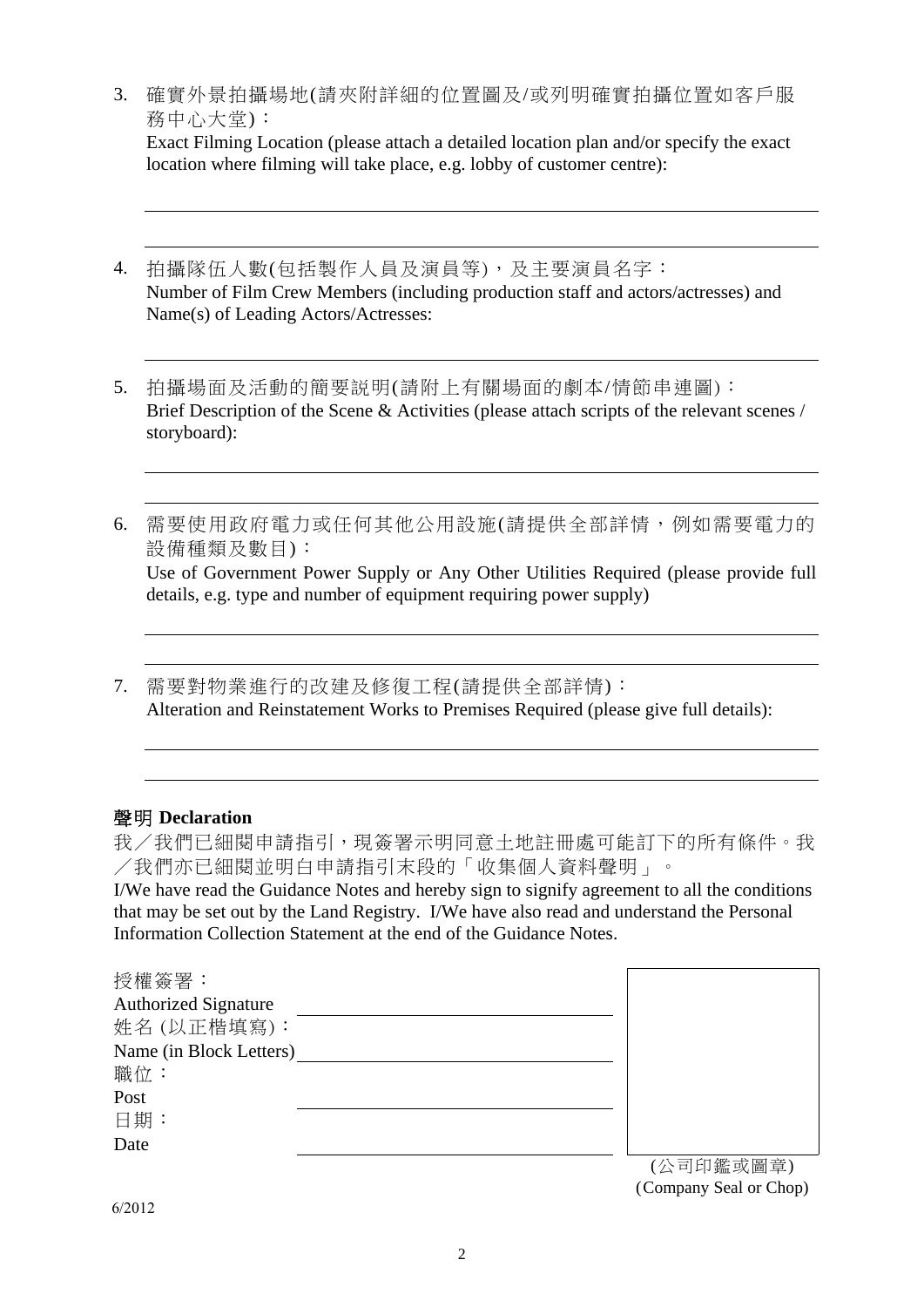#### 申請在土地註冊處管理的地方進行外景拍攝的指引 **Guidance Notes on Application for Location Filming at Sites Controlled by the Land Registry**

#### **1.** 引言 **Introduction**

1.1 申請人向土地註冊處提交申請表前,須先細閱本指引。

The applicant must read these Guidance Notes before submitting this application to the Land Registry.

1.2 就本申請而言,外景拍攝包括電影拍攝、錄影及照片拍攝。

For the purpose of this application, location filming includes the activities of film shooting, video shooting and photographing.

# **2.** 申請程序 **Application Procedure**

2.1 申請人須遞交已填妥的申請表,以便提出申請。

Application must be made in writing using the Application Form.

2.2 申請表須在擬拍攝日期前**最少十個工作天**以郵遞 (地址:香港金鐘道66號金鐘道 政府合署28樓) 或傳真(傳真號碼: 2596 0281)或電郵方式(電郵地址: wendywong@landreg.gov.hk)遞交予土地註冊處的宣傳主任。處理申請時間視 乎收齊所需拍攝資料而定。處理複雜的拍攝計劃或需較長時間。如以郵遞方式 寄交本表格,請確保為郵件支付足夠郵資,以免申請未能成功送達本處。郵資不足的 郵件會由香港郵政處理,本處不會代為繳付欠款及附加費。

> The Application Form should reach the Publicity Officer of the Land Registry by post at 28/F, Queensway Government Offices, 66 Queensway, Hong Kong or by fax at 2596 0281 or by email at wendywong@landreg.gov.hk **at least ten working days** in advance of the proposed filming date. The processing time is subject to all the required filming details are submitted and may take longer period for filming of complicated nature. For application sent in by post, please ensure that sufficient postage is paid to avoid unsuccessful delivery of application. Any underpaid mails will be handled by the Hongkong Post and the Land Registry will not settle the relevant surcharge payments for underpaid mails.

2.3 申請人須清楚填報詳細資料,以資證明 。

Information must be clearly stated and given in full in support of the application.

# **3.** 費用

**Charges** 

3.1 倘本申請獲批准,本處將收取首4小時或不足4小時\$7,000,其後每4小時或不 足4小時\$1,770的費用。倘需要額外政府人員/設備支援拍攝,本處將收取實際 成本再加行政費用。此外,亦須繳交一筆相當於上述費用的可退還按金。

If this application is approved, a fee of \$7,000 will be charged for the first four hours and \$1,770 for each subsequent four-hour block or part thereof. If extra Government personnel or equipment is required to facilitate the filming, the actual cost plus overheads will be charged. A refundable deposit equal to the amount of the fee is also required.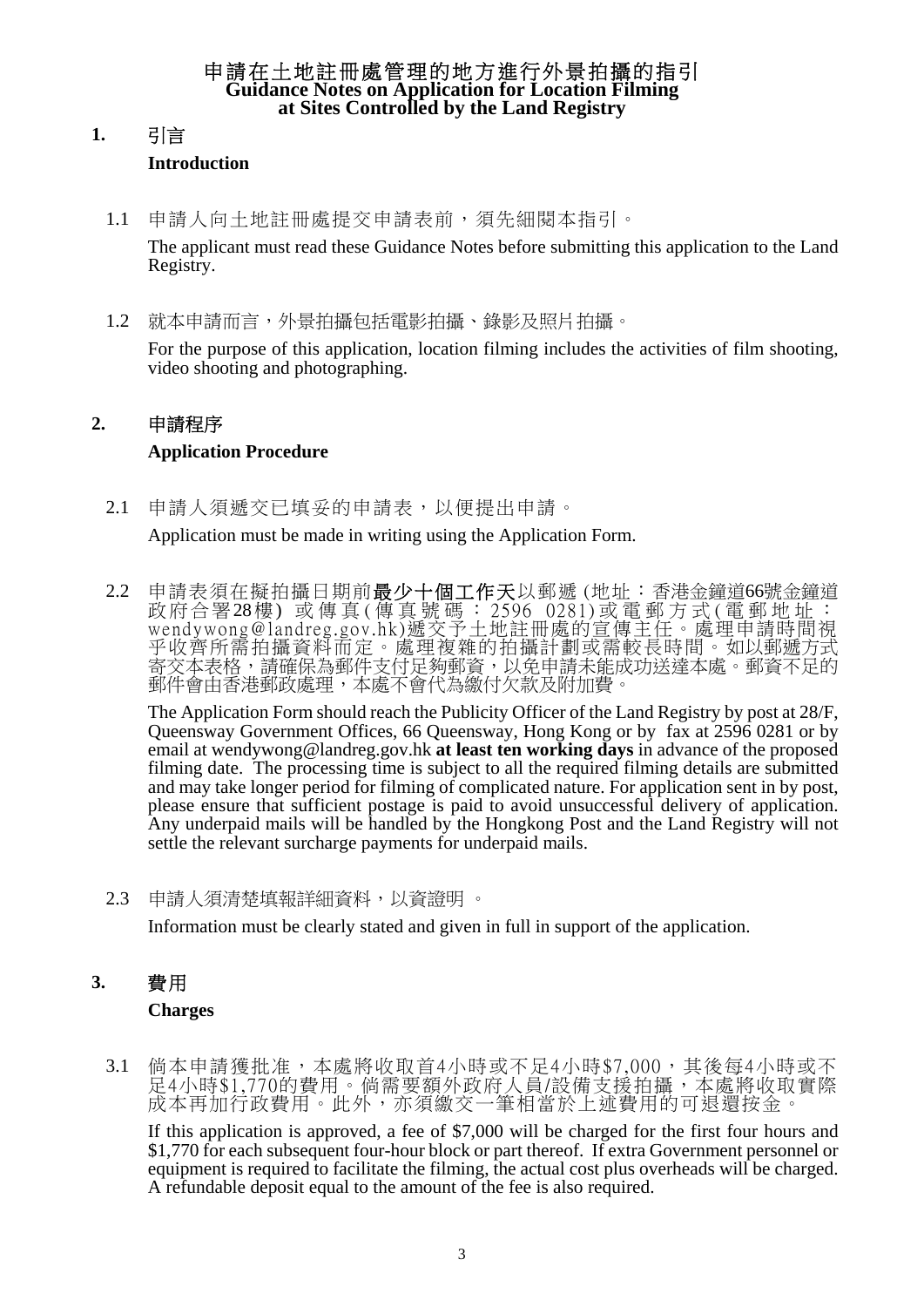3.2 申請者須以香港特別行政區政府及申請公司聯名名義,自費購買650萬元至 3,000萬元(視乎風險程度而定)的公眾責任保險,保險的條款及條件須經由部門 批准。

Applicant shall effect a public liability insurance in the sum of \$6.5 million to \$30 million (depending on the risk level) in the joint names of the Government of the HKSAR and the company at its own expense, with terms and conditions to be approved by the Department.

3.3 在申請獲得接納後,申請人須簽訂協議,承諾就拍攝外景所引致任何對土地註 冊處的一切申索、財產損壞及身體損傷,向土地註冊處作出適當補償。申請人 並須在拍攝前繳交相關費用及按金。

> If the application is accepted, the applicant is required to sign an agreement to indemnify the Land Registry from all claims against the Land Registry and any damages to property and injuries to persons arising from the location filming. The applicant is also required to pay the relevant charges and deposit prior to the filming.

 3.4 假如物業及其設備沒有因拍攝而造成任何損毀,本處會安排在拍攝後十個工作 天內以支票退還按金。有關支票將按申請表的通訊地址以郵遞方式寄上。

> Refund of deposit will be made by cheque and arranged within ten working days after the event if there is no damage to the premises and facilities. The cheque will be sent by post to the corresponding address as provided in the Application Form.

### **4.** 條件 **Conditions**

 4.1 就外景拍攝事宜,申請人須自行作出安排,向有關主管當局領取任何所需牌照 /許可證。

The applicant should make his own arrangements to obtain any necessary licence/permit from the appropriate authorities in respect of the location shooting.

4.2 嚴禁燃點火種或使用煙花、爆炸品及任何煙火物品。

Lighting of fire or the use of fireworks, explosives and any pyrotechnic material is strictly prohibited.

4.3 申請人須遵照在場的土地註冊處授權人員所發出的指引及指示。

The applicant should follow the directions and instructions given on site by the Land Registry's authorized personnel(s).

4.4 除非事前提出明確的要求並得到允許,否則不得顯示土地註冊處的名稱。

The name of the Land Registry shall not be identified unless specific permission is first sought and obtained.

 4.5 未經土地註冊處事先以書面批准前,申請人不得在有關政府物業內搭建任何固 定裝置或設備,或對物業(包括物業內所有設備)作出任何改動。

> The applicant shall not, without the prior written approval of the Land Registry, erect any fixtures or fittings in the premises or make any alterations to the premises, inclusive of any fittings therein.

4.6 申請人於離開該物業或許可使用期限屆滿時(視屬何情況而定)須: